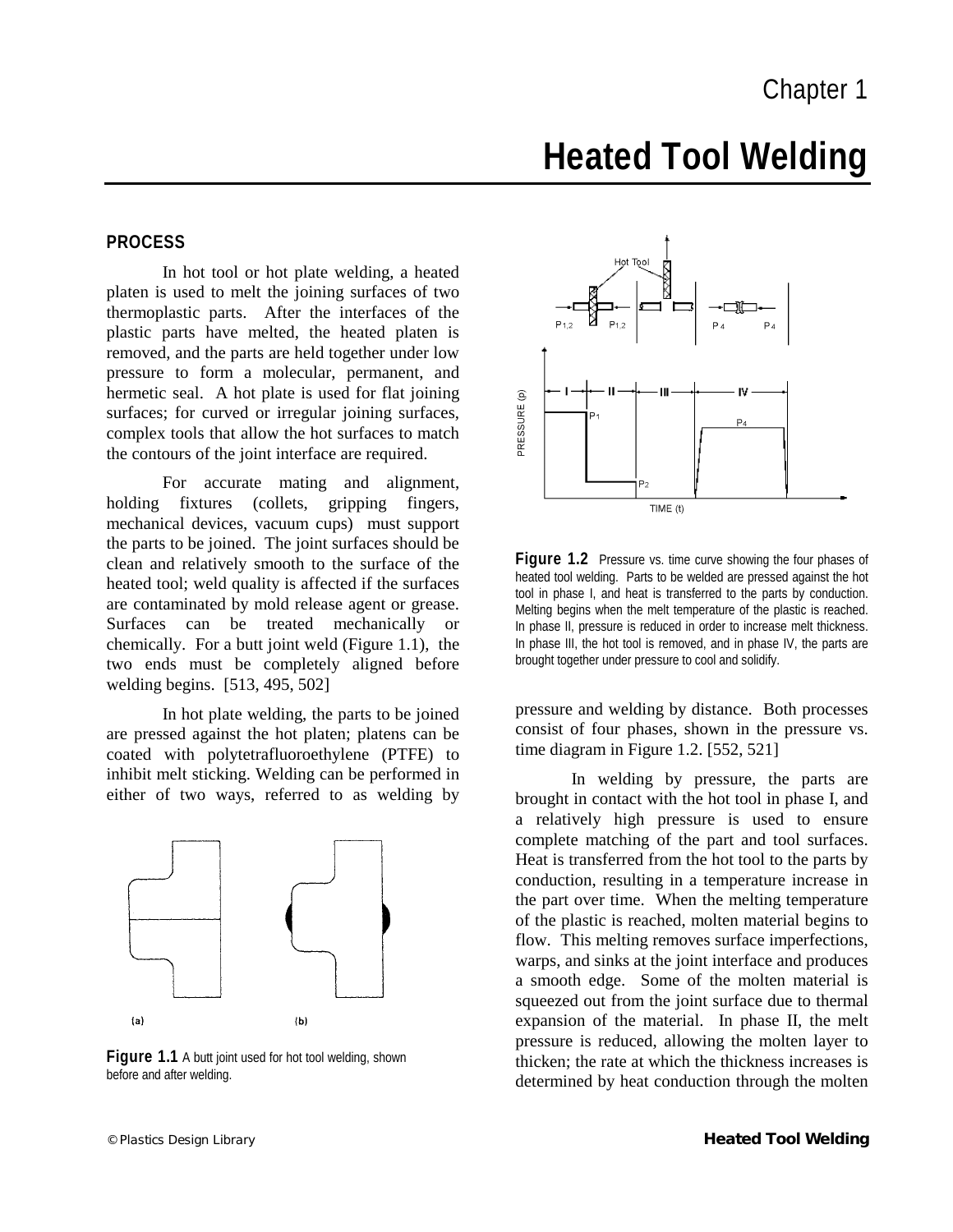layer. Thickness increases with heating time - the time that the part is in contact with the hot tool (usually 1 to 6 seconds).

 When a sufficient film thickness has been achieved, the part and hot tool are separated. This is phase III, the changeover phase, in which the pressure and surface temperature drop as the tool is removed. Duration of this phase should be as short as possible (ideally, less than 3 seconds) to prevent premature cooling of the molten material. A thin, solid "skin" may form on the joint interface if the changeover time is too long, affecting weld quality. In phase IV, parts are joined under pressure, causing the molten material to flow outward laterally while cooling and solidifying. Intermolecular diffusion during this phase creates polymeric chain entanglements that determine joint strength. Because final molecular structure and any residual stresses are formed during cooling, it is important to maintain pressure throughout the cooling phase in order to prevent warping. For semicrystalline polymers, recrystallization occurs during this phase; recrystallization behavior is affected by cooling rates. Joint microstructure, which affects the chemical resistance and mechanical properties of the joint, develops during phase IV. [513, 520, 521, 495]

 Welding by pressure requires equipment in which the applied pressure can be accurately controlled. A drawback of this technique is that the final part dimensions cannot be controlled directly; variations in the melt thickness and sensitivity of the melt viscosities of thermoplastics to small temperature changes can result in unacceptable variations in part dimensions. [366]

In welding by distance, also called displacement controlled welding, the process described above is modified by using rigid mechanical stops to control the welding process and the part dimensions. Parts are pressed against the hot tool under pressure, but the displacement of the parts as the molten material flows out during phase I is restricted to a predetermined distance using mechanical stops on the hot tool (melt stops) and on the holding fixture (holding or tooling stops). During melt flow, the part length decreases as molten material flows out laterally; when melt stops contact tooling stops in phase II, parts are held in place for a preset time to allow the molten film to thicken. The hot tool is removed in phase III, and mechanical stops are used again in phase IV to inhibit motion of the parts, allowing the molten film to solidify only by heat conduction and not by lateral flow. Cooling time is usually 3 to 6 seconds and ends when tooling stops on supporting fixtures come into contact. Total cycle time for hot tool welding is usually 20 seconds or less. Steps in welding by distance are shown in Figure 1.3. [495, 366, 511]



**Figure 1.3** The hot tool welding process, showing displacement stops used in welding by distance. In step 1, parts are aligned in holding fixtures; tooling and melt stops are set at specified distances on the holding fixture and heating platen, respectively. The platen is inserted between the parts in step 2, and parts are pressed against it in step 3. Step 3 includes phases I and II of Figure 1.2. Molten material melts and flows out of the joint interface, decreasing part length until melt stops meet tooling stops. Melt thickness then increases until the heating platen is removed in step 4, the changeover phase (phase III in Figure 1.1). Parts are pressed together in step 5 (phase IV), forming a weld as the plastic cools; tooling stops inhibit molten flow. The welded part is removed in step 6.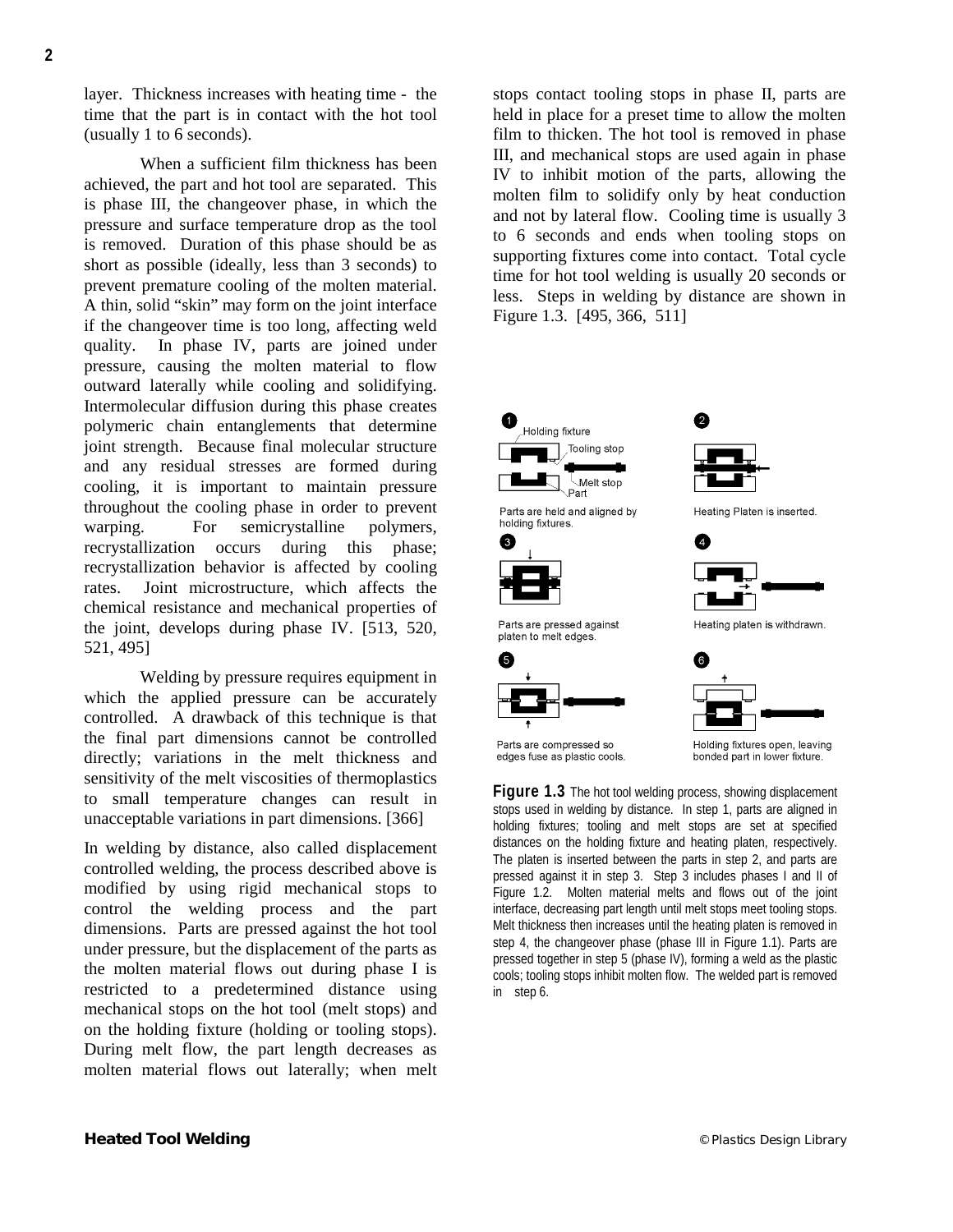## **PROCESSING PARAMETERS**

 Important processing parameters for hot tool welding are the hot tool temperature during phases I and II, the pressure during phase I (matching or heating pressure), heating time, displacement allowed during heating (heating displacement), melt pressure during phase II, changeover time, pressure during phase IV (weld, joining, or consolidation pressure), duration of phase IV (consolidation time or welding time), and displacement allowed during phase IV (welding displacement). In welding by distance, the parameters should be set so that the displacement (also called the penetration), the decrease in part length caused by the outflow of molten material, is large enough to control part dimensions. Initially in the welding process, there is very little molten flow, and the molten film thickens. The flow rate increases with heating time, eventually reaching a steady state at which the rate of outflow equals the rate at which the material is melting; at this point in welding by pressure, the penetration increases linearly with time. When displacement stops are used, however, the penetration ceases when the melt displacement stops come into contact with the hot tool displacement stops. Until the stops come into contact, the melt will flow out laterally; afterward, the thickness of the molten material increases with time.

 Molten layer thickness is an important determinant of weld strength. If the thickness of the molten layer is less than the melt stop displacement, melt stops cannot contact holding stops, part dimensions cannot be controlled, and joint quality is poor due to limited intermolecular diffusion. In addition to contributing to weld strength, adequate displacement in phases I and II compensates for part surface irregularities and ensures that contaminated surface layers flow out before the joining phase. [514]

 Melt thickness increases with heating time. For optimal molten layer thickness, heating time should be long enough to ensure that melt thickness is as large as the melt stop displacement. High heating pressures result in larger amounts of squeeze flow; displacement stops may not be reached if too much material is lost by being squeezed out of the joint, and the decreased molten

layer thickness produces a brittle weld. If the molten layer thickness is greater than the melt stop displacement, molten material will be squeezed out, producing weld flash and an unfavorable molecular orientation at the interface; this reduces the quality of the joint. [512, 514, 510]

 The effect of parameters on weld strength has not been investigated extensively. In experiments with polypropylene, tensile strength increased slightly with heating time (at  $260^{\circ}$ C, 500 <sup>o</sup>F) up to about 30 seconds, then leveled off; optimum molten layer thickness was reached, so that further increases in heating time had no effect on weld strength. At higher heating temperatures, weld quality was sensitive to variations in heating time. At  $320^{\circ}$ C,  $(608^{\circ}F)$  optimum heating time was 10 seconds; changes in either direction in heating time significantly decreased weld strength. At lower temperatures (200°C, 392 °F) weld strengths were not significantly affected by 30 second variations in heating time. Strength decreased with increased heating pressures (over 0.9 MPa, 131 psi) and decreased with increasing changeover times (0.5 to 3 seconds); the effect of changeover time was greater at heating times of 30 seconds than at 40 seconds. At a 60 second heating time, weld quality improved as changeover time increased to 10 seconds. Lower strengths were obtained when displacement stops were increased from  $0.2$  mm  $(0.0075$  in.) to  $0.4$  mm (0.015 in.). Weld strengths increased slightly with increasing weld times, then leveled off at about 25 seconds. Highest weld strengths obtained were about 95% of the neat material. Displacement (penetration) generally increases with increasing temperature and heating time and decreases with increases in changeover time. [518, 510, 513]

 High strength welds were obtained with acrylonitrile-butadiene-styrene (ABS). Weld strengths with flash retained were higher than those in which the weld flash was machined off; highest strengths obtained were 95% of neat ABS. Weld strength increased slightly as machine heating temperatures increased from 232°C (450  $^{\circ}$ F) to 246 $^{\circ}$ C (475 $^{\circ}$ F) at heating times of 10 seconds; however, at 20 second heating times, temperature increases from  $204.5^{\circ}$ C to  $218.5^{\circ}$ C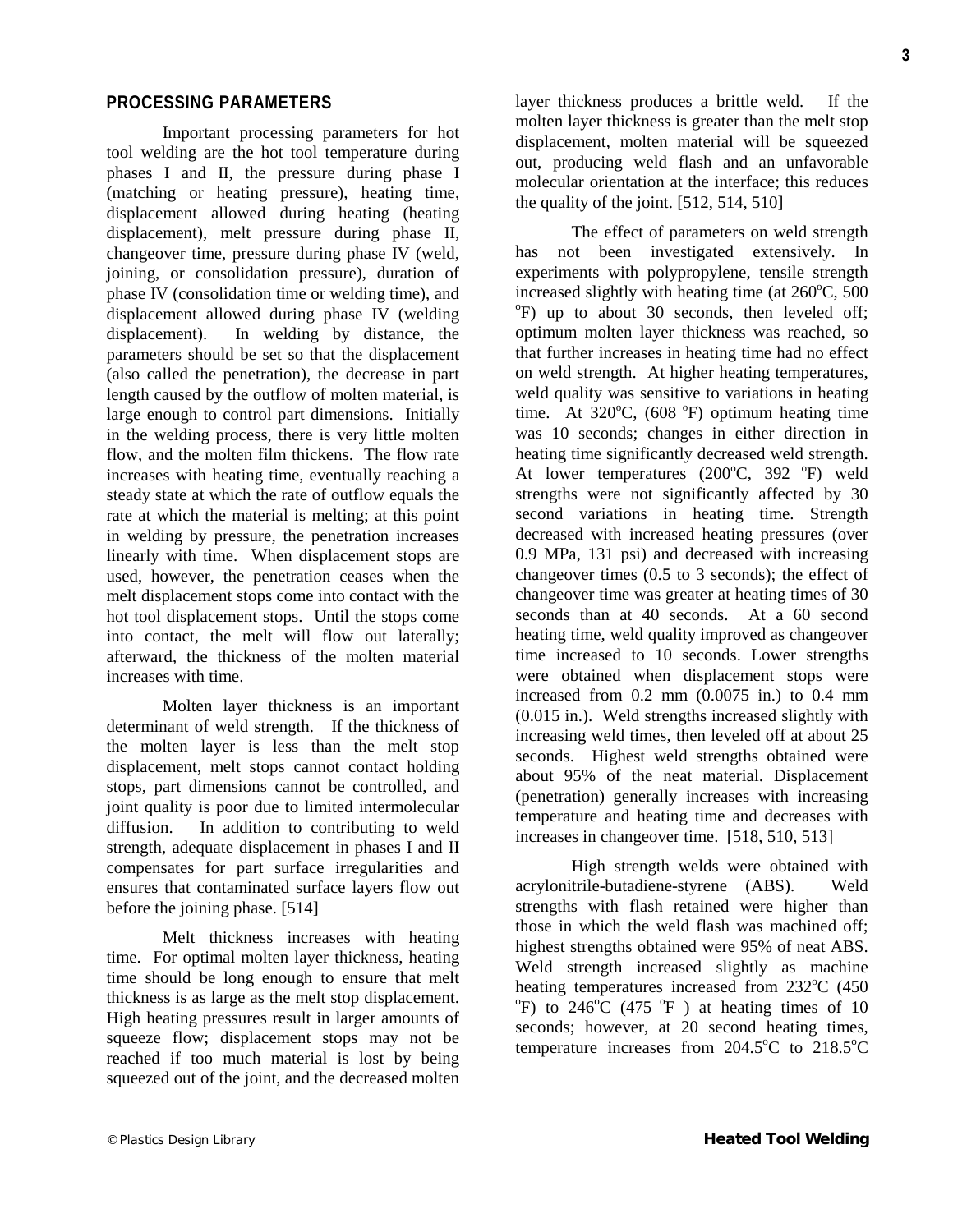$(400.1^{\circ}$ F to  $425.3^{\circ}$ F) did not affect weld strength. [514]

 Optimal parameter settings are dependent on the materials to be welded. Computer-aided parameter optimization is possible by monitoring the viscosity of the melt zone. [517]

 Quality control in production can be implemented by monitoring parameters during the welding process; if one parameter is not within a specified tolerance range, the welding machine either produces a signal or stops the welding process. More sophisticated techniques include statistical process control, in which parameters and melt characteristics are monitored and compared throughout the welding cycle, and continuous process control (CPC), in which optimum parameters are continuously calculated, with the welding machine adjusting conditions as necessary throughout the welding process. [508]

# **MATERIALS**

 Hot tool welding is suitable for almost any thermoplastic but is most often used for softer, semi-crystalline thermoplastics such as polypropylene and polyethylene and for thermoplastic polyimides. It is usually not suitable for nylon or other materials with long molecular chains. The temperature of the molten film can be controlled by controlling the hot tool temperature, so that plastics that undergo degradation at temperatures only slightly above the melting temperature can be welded.

 Properties of the plastics to be welded affect the strength of the weld. Within a polymer family such as high density polyethylene (HDPE), attainable weld strength may depend on the grade of the polymer and can be related to the structural parameters of melt index and density. Lower melt index polymers produce higher melt viscosities and can tolerate higher heating temperatures without melt sticking to the hot tool. As a result, the size of the heat affected zone (HAZ), the part area affected by heat, can be larger; a larger HAZ produces a higher strength joint. For a constant melt index, increasing polymer density results in joints with lower tensile strength. Higher density polymers have a greater proportion of crystalline regions, which melt in a narrower temperature range than polymers of lower crystallinity. As a result, a thinner HAZ and more brittle welds are obtained. [522]

 In hygroscopic materials such as polycarbonate (PC), absorbed water may boil during welding, trapping steam and lowering weld strength. High weld strengths can be obtained by predrying materials; alternatively, processing parameters can be adjusted to compensate for absorbed water. High strength welds can be achieved in dried PC over a wider heating temperature range  $(250 - 400^{\circ}C, 482 - 752^{\circ}F)$  than in undried PC (230 - 250°C, 446 - 482 °F). With increasing part thickness, the optimum temperature range shifts to higher temperatures. [521]

 Dissimilar materials having different melting temperatures can be welded in hot tool welding; instead of a single platen with two exposed surfaces, two platens are used, each heated to the melting temperature of the part to be welded. Different melt and tooling displacements and different heating times for each part may be necessary, and due to different melt temperatures and viscosities, the displacement of each part will be different. Optimum processing conditions for each material must first be established, followed by optimizing process conditions for welding the two materials together. High strength welds equal to the strength of the weaker material can be achieved. [511]

## **WELD MICROSTRUCTURE**

 Weld quality is determined by the microstructure of the heat affected zone of the weld. The heat affected zone consists of three zones in addition to the weld flash. The stressless recrystallization zone consists of crystals with a spherulitic shape, indicating that cyrstallization occurred under no significant stress. This zone results primarily from reheating and recrystallization of the skin layer and the molten layer near the joint interface. The columnar zone consists of elongated crystals oriented in the flow direction; lower temperatures in this zone lead to an increase in melt viscosity, and crystals formed during melt flow aligned with the flow direction. In the slightly deformed zone, deformed spherulites are present, resulting from recrystallization under joining pressure. Higher heating temperatures result in larger heat affected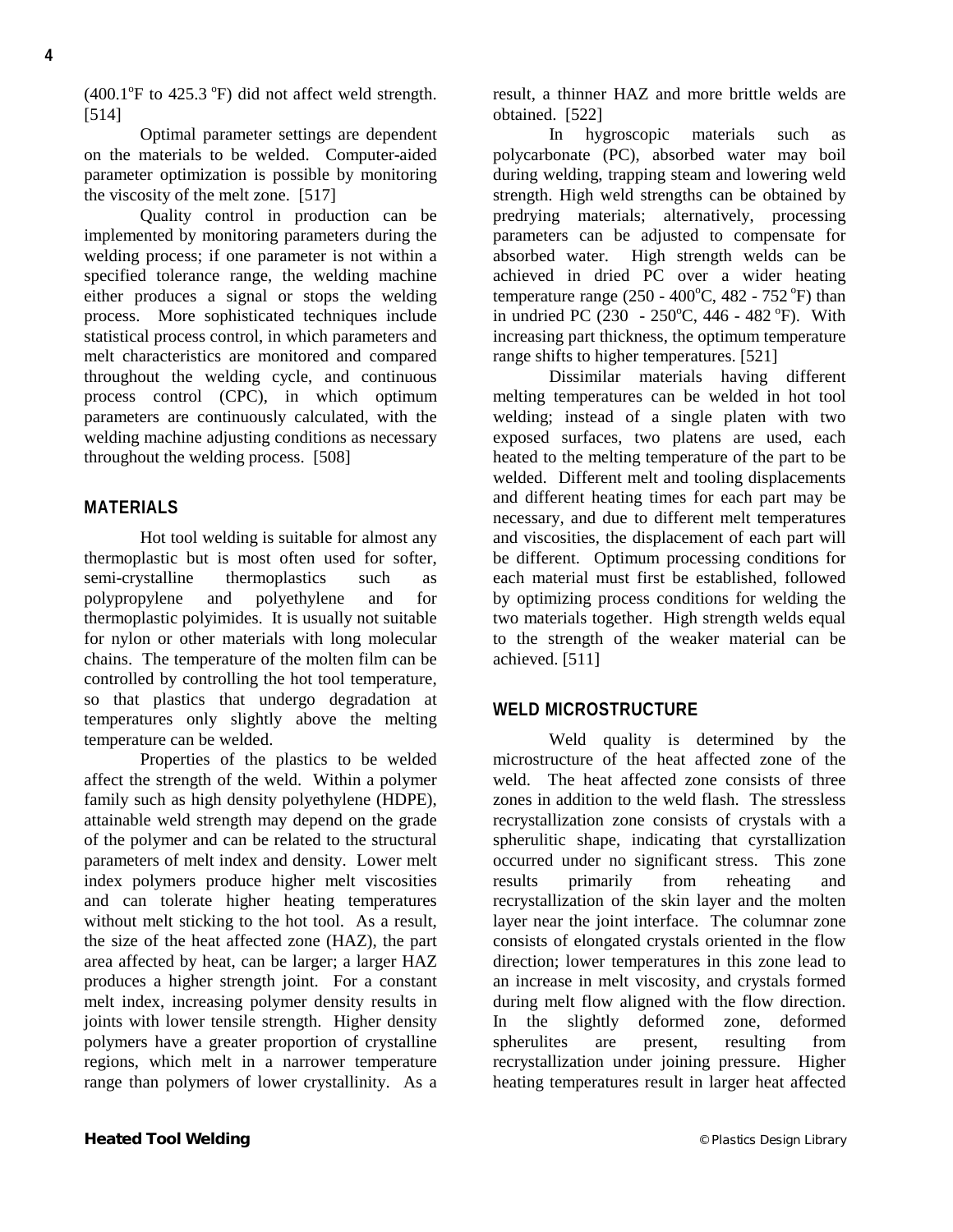

**Figure 1.4.** Non-contact hot plate welding. Parts being welded are placed near the hot plate, separated from it by a distance referred to as the non-contact gap. The hot plate is removed during the change-over phase, and pressure is applied to hold the parts in intimate contact during weld coolingand solidification.

zones and greater bond strength; however, too high a temperature or pressure results in void formation at the joint interface. [513]

 Morphological investigation of polypropylene welds by differential scanning calorimetry (DSC) and Fourier transform infrared spectroscopy (FTIR) indicated that welds with low tensile strength correlated with the lack of a region of deformed spherulites between the weld and the bulk material, a wide weld region, and a reduction in the amount of melt flow in the weld direction. Low strength welds had a lamellar thickness distribution similar to that of the bulk material, but a wider distribution of lamellar thicknesses was present in high strength welds. [614]

## **EFFECTS OF AGEING ON WELD STRENGTH**

 Chemical and physical changes may occur in polymers during hot tool welding, affecting the durability of the weld. After air oven ageing at  $120^{\circ}$ C (248 $^{\circ}$ F) at times ranging from 3 to 14 days, there was a significant reduction  $($ >30%) in weld cross-sectional area in ABS welds, and degradation of the rubber segment of ABS resulted in yellowing. Elongation and tensile strength were reduced more than in the bulk material. After immersion for 7 days in  $80^{\circ}$ C (176 $^{\circ}$ F) water,

tensile properties and elongation deteriorated more in the weld than in the bulk material. Whitening occurred in the weld, possibly due to free radical and hydroperoxide formation during welding which subsequently initiate degradation reactions. Unsaturation in ABS decreased, along with an increase in carbonyl group concentration; both were more significant in welds than in bulk material. Ageing effects should be considered when welds will be exposed to aggressive environments. [516]

# **VARIANTS OF HOT TOOL WELDING**

 In direct contact hot tool welding, described above, parts are pressed against the hot tool. For high temperature polymers, the hot plate temperature required for melting is too high for non-stick surfaces to be used. In non-contact hot plate welding, parts are brought very close to the hot plate without actually coming into contact with it (Figure 1.4). Heat is transferred by thermal radiation and convection. The process is otherwise identical to hot tool welding: the hot plate is removed in the changeover phase, and pressure is applied to achieve intimate contact as the weld cools and solidifies.

 Processing parameters that influence weld strength include the size of the non-contact gap, platen temperature, heating time, change-over time, and weld pressure and duration. Effects of change-over time and weld pressure and duration are similar to those in direct contact hot tool welding. In non-contact hot plate butt welding of polypropylene plates, using a 1 mm (0.04 in.) noncontact gap, weld strength approached or equaled bulk strength at optimal heating times which varied with hot plate temperature. Higher hot plate temperatures  $(480^{\circ}\text{C}, 896^{\circ}\text{F})$  produced stronger joints at shorter heating times (40 s); however, joint strength decreased at longer heating times due to excessive squeeze flow of molten material out of the joint interface and an adverse molecular orientation.

Joint strengths increased with increasing duration of weld pressure up to 60 seconds, then remained constant or decreased slightly. Optimal weld **5**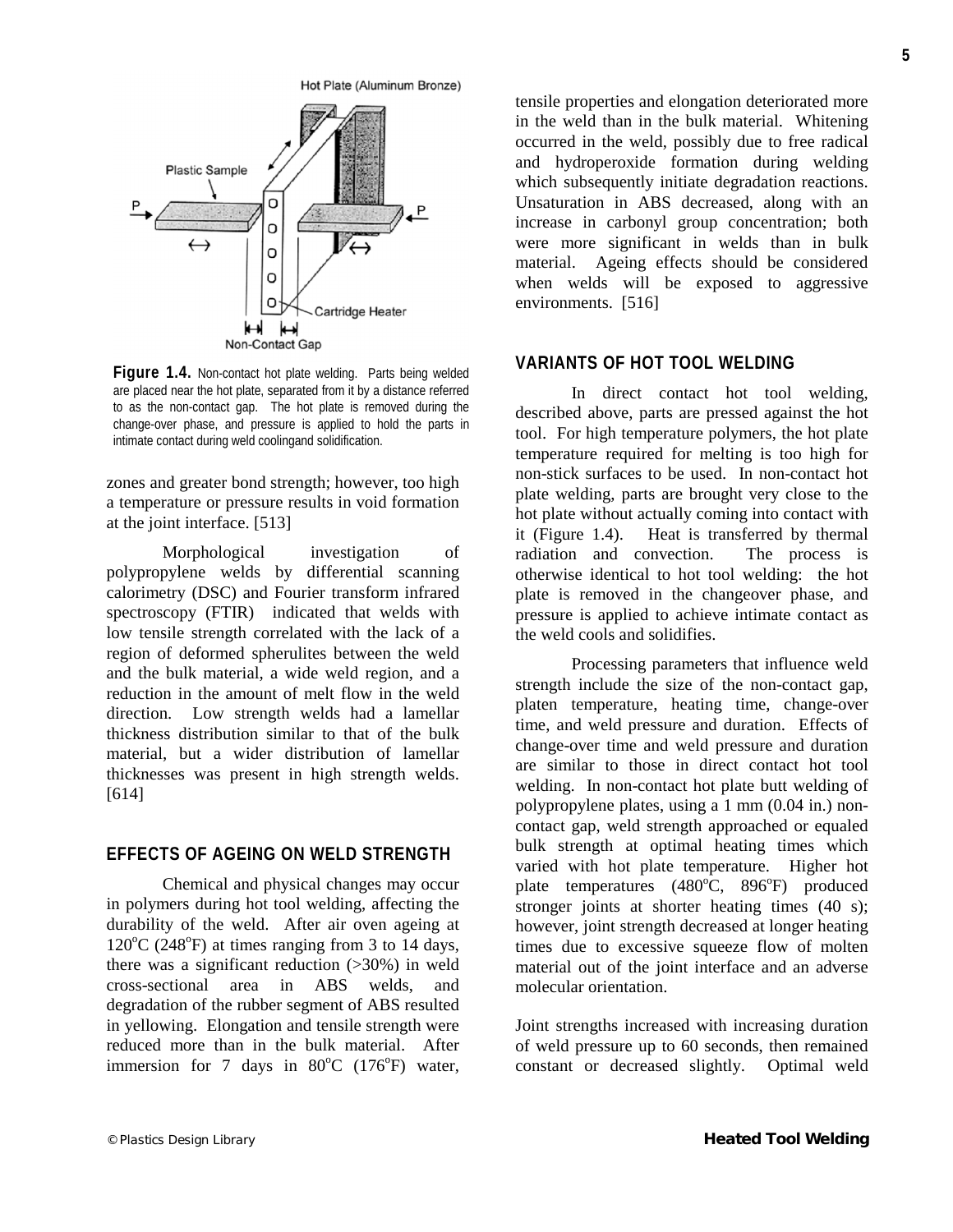pressure was about 0.35 MPa (50 psi); lower pressures allowed air entrapment in the joint, while higher pressures produced excessive squeeze flow out of the joint and an unfavorable molecular orientation during weld formation. [613]

## **EQUIPMENT**

 A hot tool welding machine consists of the hot tool assembly with two exposed surfaces, two fixtures for holding parts to be welded, tooling for bringing parts in contact with the hot tool and bringing molten joint surfaces together to form the weld, and displacement stops on the platen and holding fixtures. Dual platen hot tool welding machines are used for welding dissimilar materials. Welders can accommodate a range of varying part designs and sizes and can join parts in either a vertical or horizontal plane. In vertical heat platens, tooling can be lifted out of the top of the machine, both part halves can be loaded at the same time with a single cavity tool, and nests are in view for part loading. Some welding equipment can remove weld flash after the weld is formed. [576, 492, 493]

 Equipment ranges from manually loaded and unloaded machines to semi-automated and fully automated in-line systems. Statistical control



**Figure 1.5** A typical vertical platen hot tool welder .



**Figure 1.6** Tooling displacement stops in a hot tool welder, used to control melt and part dimensions.

of weld cycles can be achieved through operator control panels that display all machine parameters and diagnostic functions, and pressure or displacement can be programmed throughout the welding cycle. Parts conveyors or drawer load features are optional equipment. Equipment is rugged and is designed to produce molecular, hermetic seals with consistent joint strength. A typical hot tool welder is shown in Figure 1.5. Tooling provides accurate mating and alignment of parts, and displacement stops control melt and weld dimensions. Tooling with displacement stops is shown in Figure 1.6. [514, 493, 492]

### **ADVANTAGES AND DISADVANTAGES**

 Hot tool welding is a simple, economical technique in which high strength joints and hermetic seals can be achieved with both large and small parts. Joints with flat, curved, or complex geometries can be welded, and surface irregularities can be smoothed out during the heating phases (I and II). Dissimilar materials that are compatible but that have different melting temperatures can be welded using hot tools at different temperatures. Expensive plastics can be used for only critical part components; inexpensive plastics can be welded on to comprise the remainder of the part. Processing parameters can be monitored, and the welding process can be easily automated. Hot tool welding is used on compatible materials and does not introduce foreign materials to the part; as a result, plastic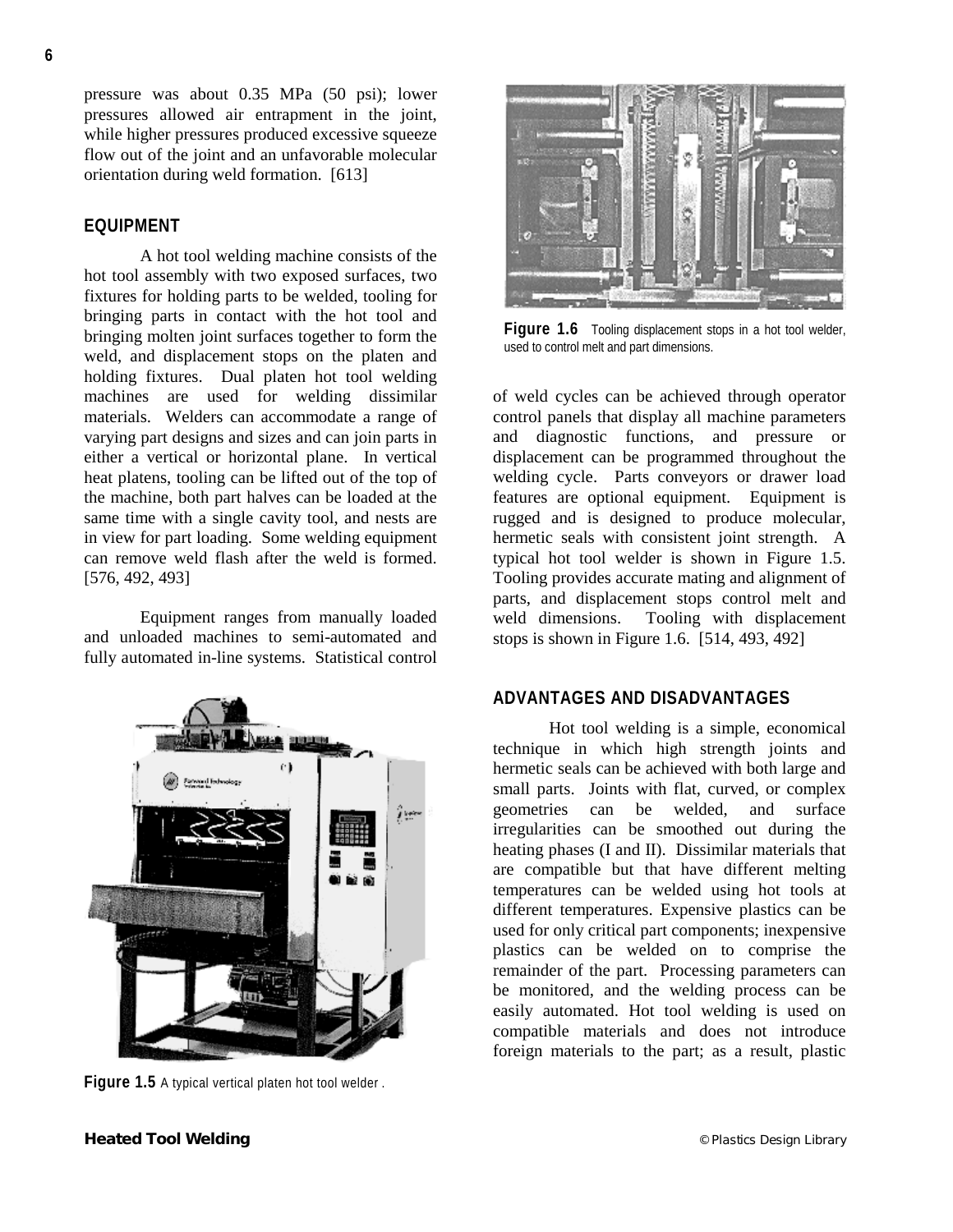parts are more easily recycled. [517, 495, 513, 477, 450]

 In non-contact hot tool welding, contamination of weld surfaces is minimized, heating is uniform, and a small weld bead is produced, providing good, consistent weld strengths. [613]

 The major disadvantage is the long cycle time required, compared with vibration or ultrasonic welding. Welding times range from 10 to 20 seconds for small parts to up to 30 minutes for large pipes; typical cycle times are from 12 to 22 seconds. A second disadvantage is the high temperatures required for melting. Heat is not as localized as in vibration welding, and in some cases can cause plastic degradation or sticking to the hot platen. When hot melted surfaces are pressed against each other in phase IV, weld flash is produced. This must be hidden or removed for cosmetic reasons. In welding by pressure, part dimensions cannot always be controlled reliably due to variations in the molten film thickness and sensitivity of the melt viscosities of thermoplastics to small temperature changes. [511, 576, 552]

 In the appliance industry, the welding of glass-filled polypropylene dishwasher pump housings, initially welded using hot tool welding, was converted to vibration welding due to reduced labor costs and lower power requirements. This is described in more detail under Vibration Welding, Applications.

## **APPLICATIONS**

 Hot tool welding can be used to join parts as small as a few centimeters to parts as large as 1.5 meters (4.9ft.) in diameter. It is commonly used in load-bearing applications and for welding large parts such as pipelines; special machines can weld large diameter pipes on site. [477, 518]

 Cost reduction is possible by welding dissimilar materials. Automotive headlights, tail lights, and blinker assemblies are made by welding a clear polycarbonate or, more commonly, polymethylmethacrylate (PMMA) lens to an inexpensive plastic body made of ABS. Double cavity holding tools are used for welding rear



**Figure 1.7** An automobile headlight; parts were joined using hot tool welding.

lights. For high temperature applications, a fascia of a relatively expensive high temperature plastic can be welded to a less expensive subcomponent. An automobile headlight joined using hot tool welding is shown in Figure 1.7. [511, 493, 508]

 Stress cracking occurs in tail lights made from welding ABS to PMMA and is the most frequent cause of failure in tail lights. Welding induces internal tensile stresses below the yield point in PMMA which later cause cracks to form; the time before crack formation occurs varies. ABS is relatively insensitive to stress cracking due to the soft butadiene component. Exposure to surface active media such as methanol or windshield washer fluid accelerate crack formation by reducing the cohesive surface tension of the plastic. The mechanical stresses necessary for crack formation are then lowered to below the yield point, and cracks occur at low strain. Figure 1.8 shows stress cracking in a tail light. Higher internal stresses occur on the weld seams, which trigger cracks after exposure to a surface active medium and result in realignment of the break surface. Several small cracks are present on the welded lights, due to positioning constraints on the welded-on ABS housing. Susceptibility to stress cracking can be reduced by suitable processing conditions. In stress cracking experiments,